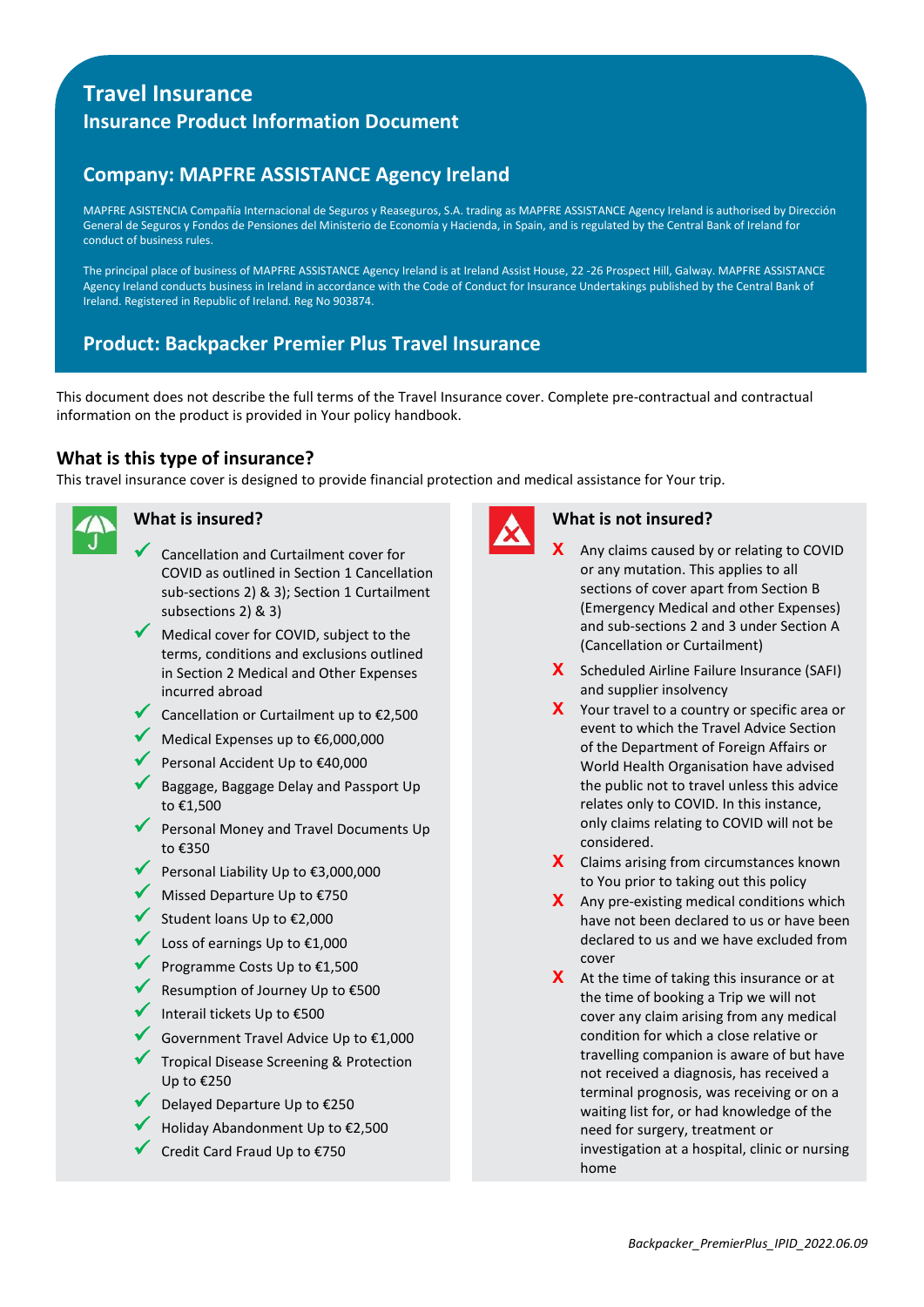Overseas Legal Expenses and Assistance Up to €15,000

#### Optional Covers

Wintersports Up to €500

**X** Any claim arising from Your self-exposure to needless peril (except in an attempt to save human life)



# **Are there any restrictions on cover?**

- **!** Each section has a maximum sum insured which we will pay up to, per insured person, per Trip
- **!** Excess Under most sections of this policy You have to pay the first part of any claim. This is called excess and will apply to each person claiming and to each incident & to each section of the policy You claim under
- **!** You will not be covered for any losses or costs relating to COVID that arise within 14 days of the date you purchased this insurance, except where the insurance is bought within 48 hours of booking the trip.
- **!** This cover entitles you to a maximum of two return visits to your home before your intended return date (as specified on your validation certificate) for up to a maximum duration of 21 days excluding any return for which a claim is being made as a result of Emergency Medical, Repatriation or Curtailment. Cover is suspended from the time you arrive at your departure point to your home and starts again when you exit the airport at your overseas destination. During this period no cover is provided by the cover



## **Where am I covered?**

You will be covered for any country or region You have selected when buying this insurance



## **What are my obligations?**

- Prior to start date of the contract you must provide the Insurer with honest, accurate & complete information
- Undergo a medical screening if you wish to be covered for pre-existing medical conditions
- You must take all reasonable care to protect yourself and your belongings
- In the event of your bodily injury or illness which may lead to in-patient hospital treatment or incur expenses over €500 or before any arrangements are made to extend your trip or any arrangements are made for repatriation or in the event of curtailment necessitating your early return to your home area you must contact the Emergency Assistance Service on +353 91 560 637



#### **When and how do I pay?**

At the point of purchase either by credit or debit card



#### **When does the cover start and end?**

The period of the trip and terminating upon its completion, but not in any case exceeding the period shown in the validation certificate. Cancellation cover starts from the date of purchase and ceases on departure of Your trip.